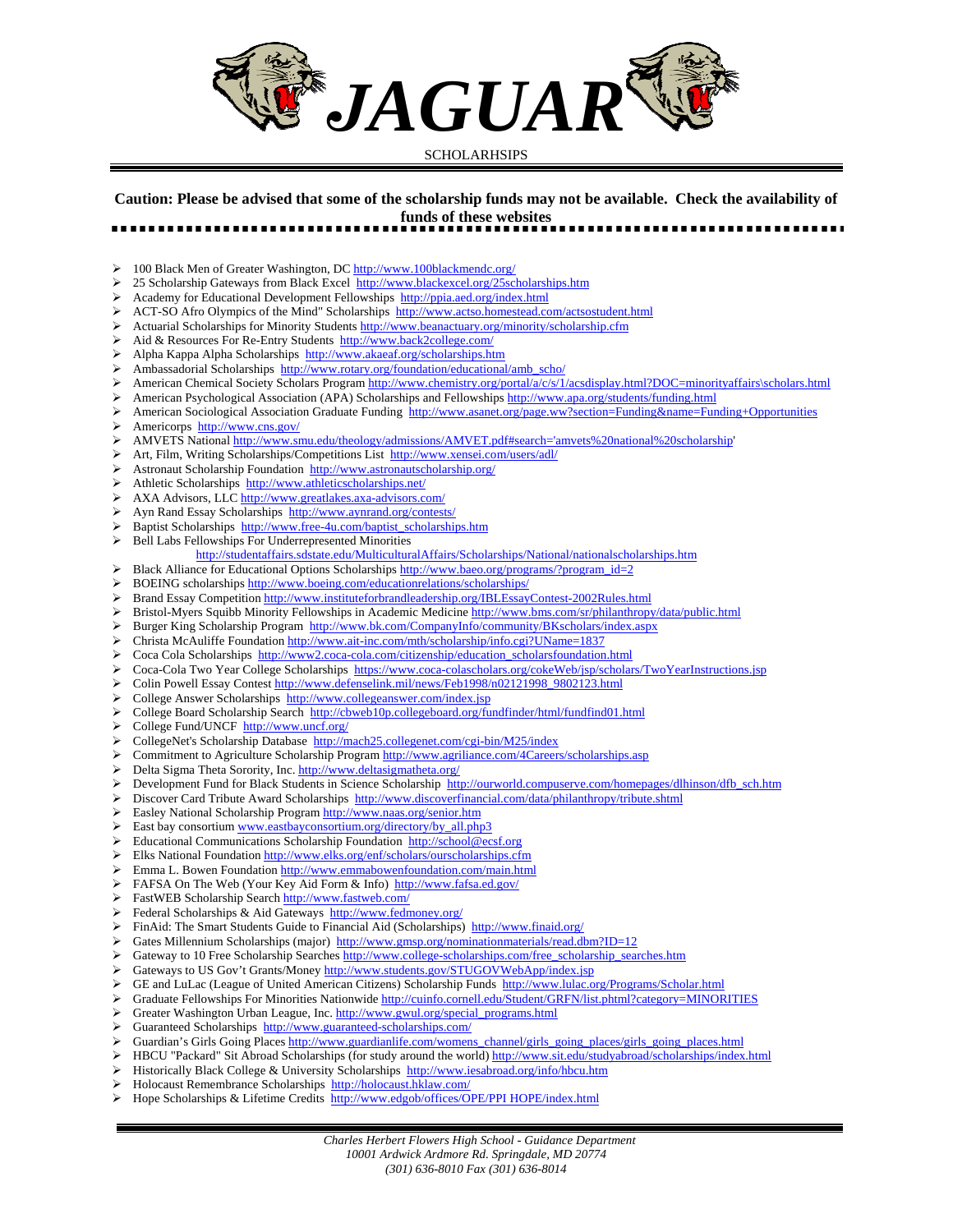

## SCHOLARHSIPS

- ¾ IBLEssayContest-2002Rules.ht http://www.instituteforbrandleadership.org
- ¾ INROADS (Internships) http://www.inroads.org/
- ¾ Intel Science Talent Search http://www.sciserv.org/sts/about
- International Students Scholarships & Aid Help http://www.iefa.org/
- Jacki Tuckfield Memorial Graduate Business Scholarship (for AA students in South Florida) http://www.jackituckfield.org/
- ¾ Jackie Robinson Foundation Scholarships http://www.jackierobinson.org/
- John L Carey Scholarship (Accounting Scholarship) http://www.aicpa.org/members/div/career/edu/jlcs.htm
- ¾ Johnson and Wales University http://www.jwu.edu/adscholar.htm
- ¾ Junior Achievement Scholarship Program http://www.ja.org/
- ¾ Kettering University, Flint, MI http://www.kettering.edu/
- Long & Foster Scholarship Program http://www.longandfoster.com/about\_us/Scholarship\_Program.aspx
- ¾ Marine Corps Scholarships http://www.marine-scholars.org/
- Maryland Artists Scholarships http://www.maef.org/
- ¾ McDonald's Education Scholarships (with UNCF) http://www.mcdonalds.com/countries/usa/community/education/scholarships/
- ¾ Mercedes Benz Drive for Your Future http://sev.prnewswire.com/auto/20051220/NYTU01120122005-1.html
- ¾ Methodist Scholarships http://www.free-4u.com/methodist\_scholarships.htm
- ¾ Microsoft Scholarship Program http://www.microsoft.com/college/ss\_overview.mspx
- ¾ Minority Health Program http://www.ahcpr.gov/fund/minortrg.htm
- Minority Scholarships (doctoral students in accounting) http://www.aicpa.org/members/div/career/mini/fmds.htm
- ¾ Miss Maryland Teen USA http://www.missmd.info/scholarship.html
- ¾ Multiple List of Minority Scholarships http://www.miami.edu/UMH/CDA/UMH\_Main/0,1770,5926-1;12493-2;34856-3,00.html
- N. Donald Edwards Scholarship-University of Bridgeport, Bridgeport, CT http://www.bridgeport.edu/
- ¾ NACME Scholarship Program http://www.nacme.org/scholarships/
- National Assoc. of Black Journalists Scholarships (NABJ) http://www.nabj.org/programs/scholarships/index.html
- ¾ National Collegiate Athletic Association (NCAA) Scholarship http://www.ncaa.org/about/scholarships.html
- National Peace Essay Contest http://www.usip.org/ed/npec/index.html
- ¾ National Scholarships at all levels http://scholarships.fatomei.com/
- Northrop Grumman Engineering Scholar http://www.es.northropgrumman.com/engscholars/
- ¾ Northwood University Business Club Scholarship http://www.northwood.edu/financialaid/index.asp?section=BusinessClubScholarships
- ¾ Omega Psi Phi Fraternity, Inc. http://oppf.org/forms/achievementweekproject.pdf
- Operation Enterprise www.amanet.org/oe
- Presidential Freedom Scholarships http://www.learnandserve.gov/about/programs/pfs.asp
- ¾ Project Excellence Scholarships http://www.project-excellence.com/
- Research Program for Women & Minorities Underrepresented in the Sciences http://www.research.att.com/academic/urp.html
- ¾ Rhodes Scholarships at Oxford http://www.rhodesscholar.org/info.html
- ¾ Richard Gregory Freeland, II Scholarship Committee http://www.rg2.com/Scholarship.zip
- ¾ Ron Brown Scholar Program (major Scholarships) http://www.ronbrown.org/
- ¾ ROTC Military Scholarships (Navy, Army, Marines, Air force) http://www.todaysmilitary.com/app/tm/get/collegehelp/rotc
- Sallie Mae's free Online Scholarships http://www.salliemae.com/parent\_answer/decide/explore\_alternatives/scholarships.html
- SAMMY (Scholar Athlete Milk Mustache of the Year) http://www.idfa.org/news/stories/2002/07/sammy.cfm
- Saul T. Wilson Scholarships (Veterinary) http://www.aphis.usda.gov/lpa/pubs/pub\_ahwilson.pdf
- Scholarship & Financial Aid Help http://www.blackexcel.org/fin-sch.htm
- Scholarship and Fellowship Opportunities at U of Chicago http://omsa.uchicago.edu/opportunities/
- Scholarship Links (Ed Finance Group) http://www.efg.net/link\_scholarship.html
- ¾ Scholarship Search From FreSch! http://216.110.42.89/search-logon.phtml
- Scholarships and Fellowships http://www.osc.cuny.edu/sep/links.html
- Scholarships and Grants for Latinos http://foundation.launidadlatina.org/Apply.htm
- Scholarships for Study in Paralegal Studies http://www.paralegals.org/Choice/2000west.htm
- ¾ Scholarships On The Net (1,500) http://scholarshipsonthe.net/
- Science Net Scholarship Listing http://www.cse.emory.edu/sciencenet/undergrad/scholarships.html
- Siemens Westinghouse Competition http://www.siemens-foundation.org/
- Sports Scholarships and Internships http://www.ncaa.org/about/scholarships.html
- ¾ State Farm Insurance Achievement Scholarships http://www.statefarm.com/foundati/awards.htm
- State Farm Insurance Hispanic Scholarships http://www.statefarm.com/foundati/hispanic.htm
- Student Inventors Scholarships http://www.invent.org/collegiate/
- Student Video Scholarships (for undergrads) http://www.christophers.org/vidcon2k.html
- Talbot's Women's Scholarship 2005 Talbots Women's Scholarship Fund
- Target Scholarships http://target.com/common/page.jhtml?content=target\_cg\_scholarship
- ¾ The Achievement Foundation, Inc. Joseph Francomano Scholarship http://www.ja.org/
- The Chapel of Four Chaplain Art and Essay Contest http://www.fourchaplains.org/
- ¾ The Hispanic College Fund http://hispanicfund.org/
- The Horace Mann Scholarship Program www.horacemann.com
- The Hugh B. Sweeny Student Achievement Award, Steve Carruth, 719-540-6255 or scarruth@ja.org
- > The Lemonade Dad http://www.thelemonadeseries.com/
- The Little Family Foundation Fellowship http://www.ja.org/